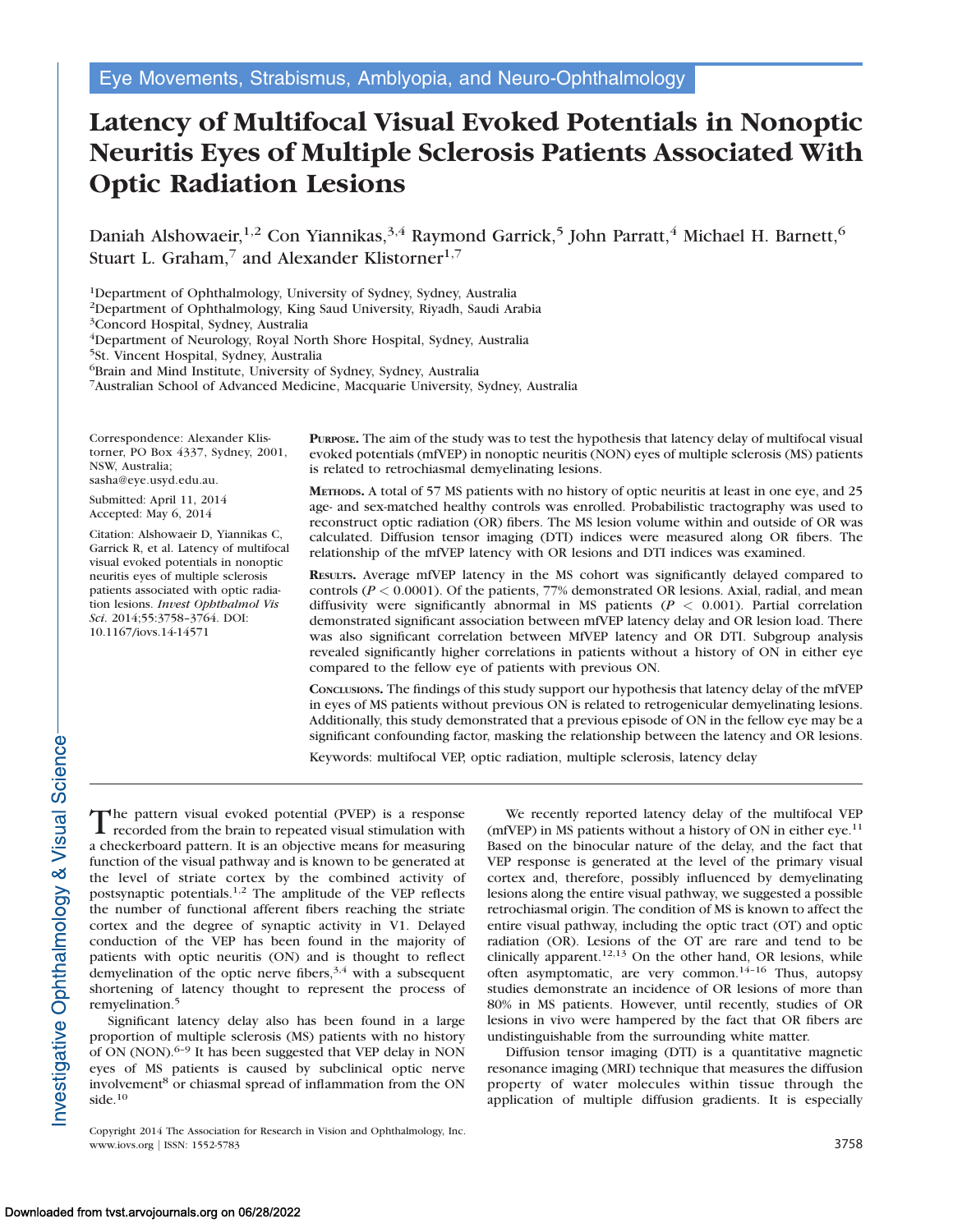valuable in assessment of central nervous system (CNS) white matter because of its sensitivity to the directionality and integrity of anisotropic tissues. Recent technologic advances in DTI tractography allow OT and OR to be separated from the surrounding white matter in vivo. Determined this way, OT and OR can be coregistered with T1 or T2 FLAIR images and lesion volume within those structures measured.

In addition, the directional diffusivity derived from DTI measurements describes microscopic water movement parallel or perpendicular to the white matter fiber bundle. This is calculated as axial diffusivity (AD) and radial diffusivity (RD) indices, respectively. Since the white matter is composed of well-structured nerve fibers, diffusion is larger along the fiber tract, while it is less in the direction perpendicular to the main axis of nerve fibers. Several additional indices could be derived from RD and AD. A measure of diffusion that is independent of the fiber orientation is provided by the mean diffusivity (MD), while fractional anisotropy (FA) represents a measure of fiber coherence. It is believed that diffusion indices, and RD in particular, represent a measure of primary (lesional) MS damage, since they are severely abnormal within the MS lesions.<sup>17</sup>

Therefore, to confirm our hypothesis of a retrochiasmal origin of the mfVEP binocular latency delay and specify the location of the demyelinated area responsible for it, we structurally identified lesions of OR and examined its relationship with mfVEP latency delay. A similar correlation was performed between latency and diffusion indices.

## **METHODS**

#### Subjects

Consecutive patients (59) with relapsing–remitting MS with no history of clinical ON, at least in one eye, were enrolled together with 25 age- and sex-matched healthy controls. All participants underwent visual acuity testing and full ophthalmic evaluation, and were tested using brain and spine MRI and mfVEP. Patients with other systemic or ocular diseases that could confound results, such as retinal or optic nerve diseases, were excluded.

All procedures adhered to the tenets of the Declaration of Helsinki. Ethical approval was obtained from The University of Sydney Ethics Committee. A written informed consent was obtained from all participants after study procedures, time involved, and potential risks were discussed.

## mfVEP Recording and Analysis

Multifocal VEP testing was performed with Accumap (Objecti-Vision Pty. Ltd., Sydney, Australia) as described previously.18 Briefly, the stimulus consisted of a cortically-scaled dartboard pattern of 58 segments (eccentricity up to  $24^{\circ}$ ). Each segment contained a  $4 \times 4$  grid of black (1.1 cd/m<sup>2</sup>)-and-white (146 cd/ m2) checks (Michelson contrast, 99%), which reversed patterns according to a binary pseudorandom sequence. The visual stimulus was generated on a 21-inch display. All recordings were performed monocularly. Four gold-cup electrodes (Grass Telefactor, West Warwick, RI, USA) were used for bipolar recording, with two electrodes placed 4 cm on either side of the inion, and one electrode 2.5 cm above and one 4.5 cm below the inion in the midline. Electrical signals were recorded along four channels, showing the difference between readings at the superior and inferior electrodes, the left and right electrodes, and, obliquely, the horizontal and inferior electrodes. Visual evoked responses were amplified  $1 \times 10^5$  times and band-pass filtered 1 to 20 Hz.

Opera software (Accumap; ObjectiVision Pty. Ltd.) correlated the pattern-reversal binary sequence with the electrical signals recorded and a response for each segment was obtained. The largest peak–trough amplitude within the interval of 70 to 210 ms was determined for each channel. One eye was selected randomly for MS patients with no previous ON, while the NON eye was tested in patients with a documented previous ON. Averaged latency values from each segment of the visual field were used for latency analysis.

## MRI Recording and Analysis

The MRI data were collected using a 3.0 Tesla GE MR750 scanner (GE Healthcare, Little Chalfont, UK). Three sequences were implemented: Sagittal 3D T1 (GE BRAVO sequence, FOV 256 mm, slice thickness 1 mm, Discovery MR750, TE 2.7 ms, TR 7.2 ms, Flip angle 12°, pixel spacing 1 mm), FLAIR CUBE (GE CUBE T2 FLAIR sequence, FOV 240 mm, slice thickness 1.2 mm, acquisition matrix (frequency  $\times$  phase) 256  $\times$  244, TE 163 ms, TR 8000 ms, Flip angle  $90^{\circ}$ , pixel spacing 0.47 mm), and DTI pulse sequence (spin echo, 64 directions, FOV 256 mm, acquisition matrix (frequency  $\times$  phase) 128  $\times$ 128, slice thickness 2 mm, TE 83 ms, TR 8325 ms).

Probabilistic tractography, as described by Sherbondy et al.,19 was used to reconstruct OT and OR fibers. The DTI and FLAIR T2 images were coregistered to high resolution T1 structural image. Prior to the reconstruction of the OT and OR, three regions of interest (ROI) were determined. For OT identification the first ROI (diameter, 10 mm) was placed at the chiasm and deterministic tractography was used to follow the optic tract fibers from the chiasm to the LGN, where a second ROI (7 mm) was placed. For OR reconstruction, a third ROI covering the calcarine sulcus was drawn manually in each hemisphere. Probabilistic tractography software (ConTrack is a part of mrDiffusion package available for download at http:// sirl.stanford.edu/software/, in the public domain) was run between the first (chiasm) ROI and the second (LGN) ROI to reconstruct the OT. Five thousand fibers were collected initially and a scoring algorithm was used to select the best 500 fibers. Optic tract fibers were then manually cleaned using Quench software (Quench is a part of mrDiffusion package available for download at http://sirl.stanford.edu/software/, in the public domain). A similar process was employed to reconstruct OR, but second (LGN) and third (calcarine sulcus) ROIs were used instead. Initially, 70000 fibers were collected for OR tractography, of which 30000 best fibers were selected by scoring algorithm. Fibers were again cleaned using Quench software (Fig. 1A).

The MS lesions were identified on coregistered FLAIR T2 and T1 images, and segmented semiautomatically using ITK-SNAP software (ITK-SNAP is a part of mrDiffusion package available for download at http://www.itksnap.org/pmwiki/ pmwiki.php, in the public domain). Lesions then were intersected with visual pathway fibers to calculate lesions volume within and outside of OR (Fig. 1B). Averaged (between left and right sides) lesion volume was used for analysis. The DTI indices (FA, MD, AD, and RD) were calculated along OR using function of ConTrack software.

#### Statistical Analysis

Statistical analysis was performed using SPSS 21.0 (SPSS, Inc., Chicago, IL, USA). As the examined variables followed a normal distribution, Spearman rank correlation and linear regression analysis with adjustment for confounding factors were used to determine correlations between variables. Paired, unpaired Student's t-test or ANOVA were used when suitable and a P value of 0.05 or less was considered statistically significant.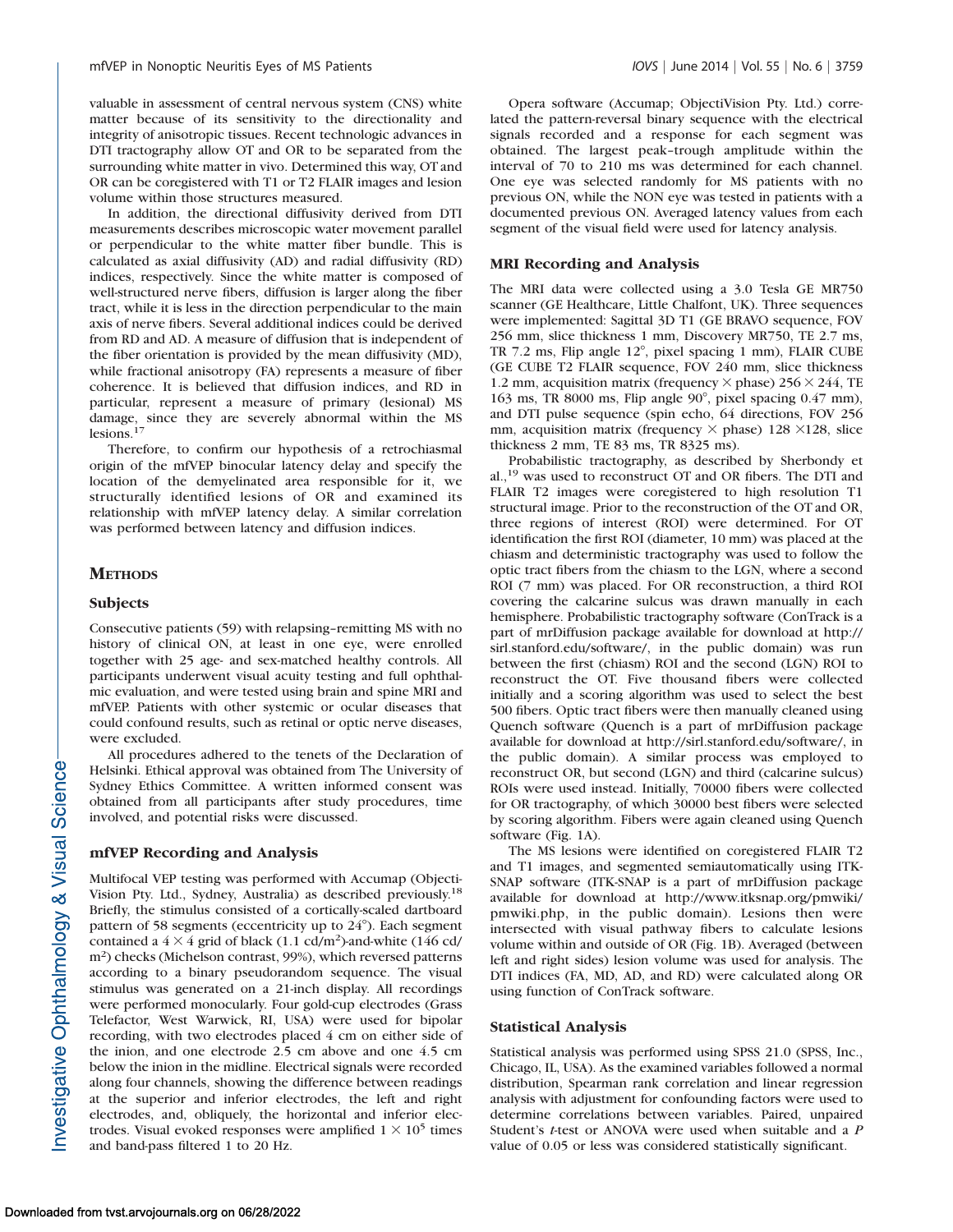

FIGURE 1. (A) 3D tractographic image demonstrates OT fibers in green and OR in yellow. (B) Lesions (in red) were intersected with visual pathway fibers.

# **RESULTS**

# Demographic and Clinical Characteristics of **Participants**

Of the 59 MS patients enrolled in the study, two participants with chiasmal involvement were excluded, 27 had a previous history of ON in one eye, and 30 had no previous history of

TABLE 2. Lesion Volume/mm3 on T2 FLAIR and T1 Weighted Images

|                                                                                      | <b>T2 FLAIR</b> | T1 Weighted P Value* |       |
|--------------------------------------------------------------------------------------|-----------------|----------------------|-------|
| OR lesion volume<br>Lesion volume outside OR $7727 \pm 1064$ 5194 $\pm 744$ <0.00001 | $745 \pm 144$   | $525 \pm 100$        | 0.001 |

\* P value is the statistical difference between T2 FLAIR and T1 lesion volume/mm3.

ON. One eye was selected randomly for patients without a history of ON; the NON eye was used in patients with a history of previous ON. These two MS subgroups were analyzed together and then individually for correlations. Demographics are presented in Table 1.

The average mfVEP latency of NON eyes in the entire MS cohort was significantly delayed compared to healthy controls  $(P < 0.0001$ , Student's *t*-test, Table 1).

No lesions were identified in the OT in any of the patients; however, 77% (44/57) of patients had OR lesions demonstrated on T2 FLAIR images. The lesion volume varied between 24 and 4512 mm3, and constituted approximately 10% of total brain lesion volume. The T1 OR lesions were detected in 72% (41/ 57) of patients with lesion volume varying between 20 and 3060 mm3. The T1 lesion volume also represented appoximately 10% of total T1 brain lesion volume. The T1 lesion volume was significantly less compared to T2 FLAIR within and outside of OR ( $P = 0.001$  and  $< 0.0001$ , respectively, Table 2).

# Correlation Between mfVEP Latency and Lesion Volume

The OR lesion volume was strongly associated with total brain lesion volume for T2 FLAIR and T1 images ( $r = 0.85$ ,  $P < 0.001$ ) and  $r = 0.89$ ,  $P < 0.001$ , respectively). Therefore, to examine tract-specific relationships between mfVEP latency delay and OR lesion volume, correlation between the two was corrected for lesion volume outside of OR. In addition, correlation also was adjusted for age, sex, and disease duration. Partial correlation demonstrated a significant positive association between mfVEP latency and OR T2 FLAIR lesion load (Table 3). An example is presented in Figure 2. There was also significant (albeit on a lesser scale) correlation between mfVEP latency and OR T1 lesion load.

Since the fellow eye of ON patients may be potentially affected by chiasmal spillover of inflammation from the ON eye, participants were separated into two groups: a group of fellow eyes of ON patients (''ON group'') and a group of study eyes of patients who never experienced ON in either eye (''NON group'').

The groups demonstrated similar ages, female-to-male ratio, and disease duration. Latency of the mfVEP in the ON and NON groups was significantly delayed, but there was no difference between the groups ( $P = 0.8$ , Student's t-test). The total lesion volumes and OR lesion volumes for T1 and T2 FLAIR also was similar between two groups (Table 4). Correlations between mfVEP latency and OR lesion volume were performed for each group separately. While in the ON

| TABLE 1. Demographic and Clinical Characteristics of Participants |  |
|-------------------------------------------------------------------|--|
|-------------------------------------------------------------------|--|

|             | No. | Age             | $F/M$ $(\%)$ | <b>Disease Duration</b> | Latency of mfVEP |
|-------------|-----|-----------------|--------------|-------------------------|------------------|
| Controls    | 25  | $39.9 \pm 10.2$ | 19/6(76)     |                         | $149.3 \pm 5.1$  |
| MS patients |     | $40.8 \pm 11.9$ | 42/15(74)    | $4.68 \pm 3$ y          | $161.2 \pm 9$    |
| P value     |     | 0.7             | 0.8          |                         | < 0.0001         |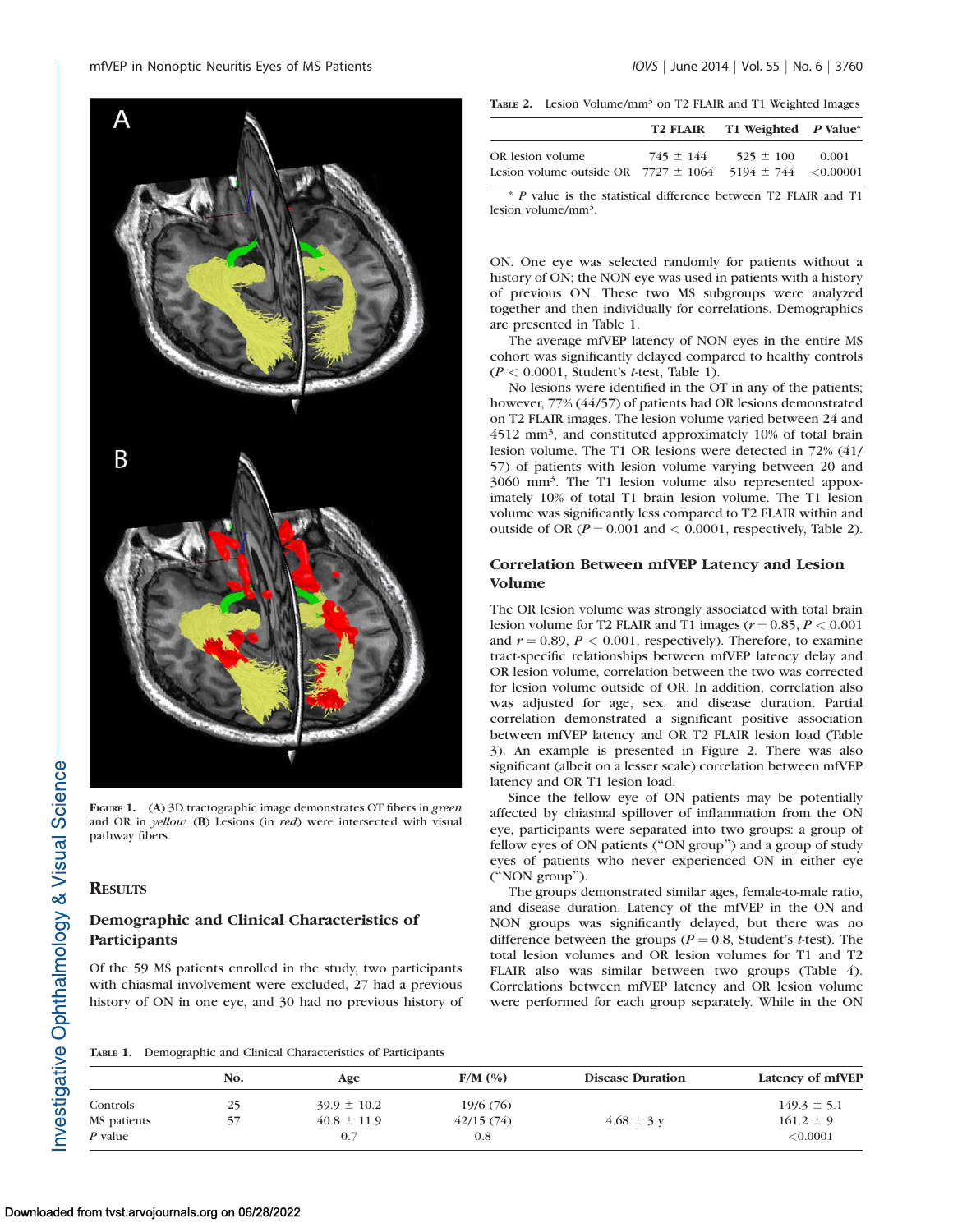|                                 | <b>Entire Cohort</b> |         | <b>Fellow Eve of ON Patients</b> |         | <b>Study Eye in Patients</b><br>Without Previous History of ON |         |  |
|---------------------------------|----------------------|---------|----------------------------------|---------|----------------------------------------------------------------|---------|--|
|                                 | Correlation          | P Value | Correlation                      | P Value | Correlation                                                    | P Value |  |
| T <sub>2</sub> OR lesion volume | 0.50                 | < 0.001 | 0.30                             | 0.2     | 0.69                                                           | < 0.001 |  |
| T1 OR lesion volume             | 0.31                 | 0.03    | 0.07                             | 0.8     | 0.53                                                           | 0.005   |  |
| <b>FA</b>                       | $-0.34$              | 0.016   | $-0.3$                           | 0.2     | $-0.34$                                                        | 0.07    |  |
| MD                              | 0.5                  | < 0.001 | 0.38                             | 0.1     | 0.58                                                           | 0.001   |  |
| AD                              | 0.42                 | 0.003   | 0.20                             | 0.3     | 0.50                                                           | 0.006   |  |
| RD                              | 0.48                 | < 0.001 | 0.38                             | 0.1     | 0.56                                                           | 0.002   |  |

TABLE 3. Multifocal Visual Evoked Potentials Latency Correlation With DTI and OR Lesion Volume After Adjusting for Age, Sex, Disease Duration, and Brain Lesion Outside OR

group the correlation between mfVEP latency of the fellow eyes and OR T2 FLAIR lesions volume lost significance, correlation for the study eye in the NON group considerably increased compared to the entire cohort. A similar result was observed for T1 lesions: There was loss of significance for the fellow eyes of the ON patients group, but there was an increased correlation for the study eyes of NON-patient group



FIGURE 2. An MS patient with no history of ON showing (a) mfVEP latency delay (darker zones) and (b) left OR lesions (in red, tract fibers in yellow) with corresponding increase of RD.

(Table 3). Noticeably, even for the study eyes of NON patients, the correlation of T1 lesion volume with mfVEP latency was less, compared to T2 FLAIR lesion volume.

# Correlation Between mfVEP Latency and DTI **Metrics**

There was significant and very similar increase of axial and radial diffusivity in the entire patient cohort compared to normal controls. As a result, MD (i.e., diffusion in all direction) also increased, while FA (relative directional diffusivity) remained stable (Table 5).

All four indices correlated significantly with mfVEP latency. The RD and MD demonstrated strongest association, followed by AD. The FA showed weakest correlation with latency (Table 3).

Group analysis of the relationship between the DTI indices and the mfVEP latency demonstrated behavior similar to the one described above for the lesion volume; that is, correlation increased for the NON group, but became nonsignificant for fellow eyes of ON patients (Table 3; example in Fig. 3).

Except for FA, all DTI indices in both groups remained significantly different from normal controls (ANOVA, Tukey post hoc test,  $P < 0.0001$ ). However, diffusivity changes in fellow eyes of ON patients displayed larger deviation from normal controls compared to study eyes of NON patients, particularly for RD, for which the difference between the two groups demonstrated tendency for significance ( $0.64 \pm 0.01$ vs.  $0.6 \pm 0.01$  for fellow eyes of ON and NON patients, respectively ANOVA, Tukey post hoc test,  $P = 0.06$ .

#### **DISCUSSION**

In this study we analyzed the relationship between latency of the multifocal VEP and structural markers of primary MSrelated damage in the posterior visual pathway. We hypothesized that the latency delay of the mfVEP in eyes of MS patients without previous ON may be caused by retrochiasmal demyelinating lesions. This assumption was based on binocular nature of the mfVEP latency delay in MS patients without ON in either eye, which we reported previously.11

The findings of the current study support our hypothesis. Thus, apart from confirming extensive latency delays in NON eyes compared to normal controls, we found a significant association between latency of the mfVEP and lesion volume of the OR as determined by T1 and T2 FLAIR MRI images. Since lesion volume within OR correlates highly with volume of the lesions in the rest of the brain, correction for non-OR white matter lesion volume was necessary to determine a tractspecific relationship. This correction, as well as adjustment for age, sex, and disease duration, had minimal effect on the revealed association.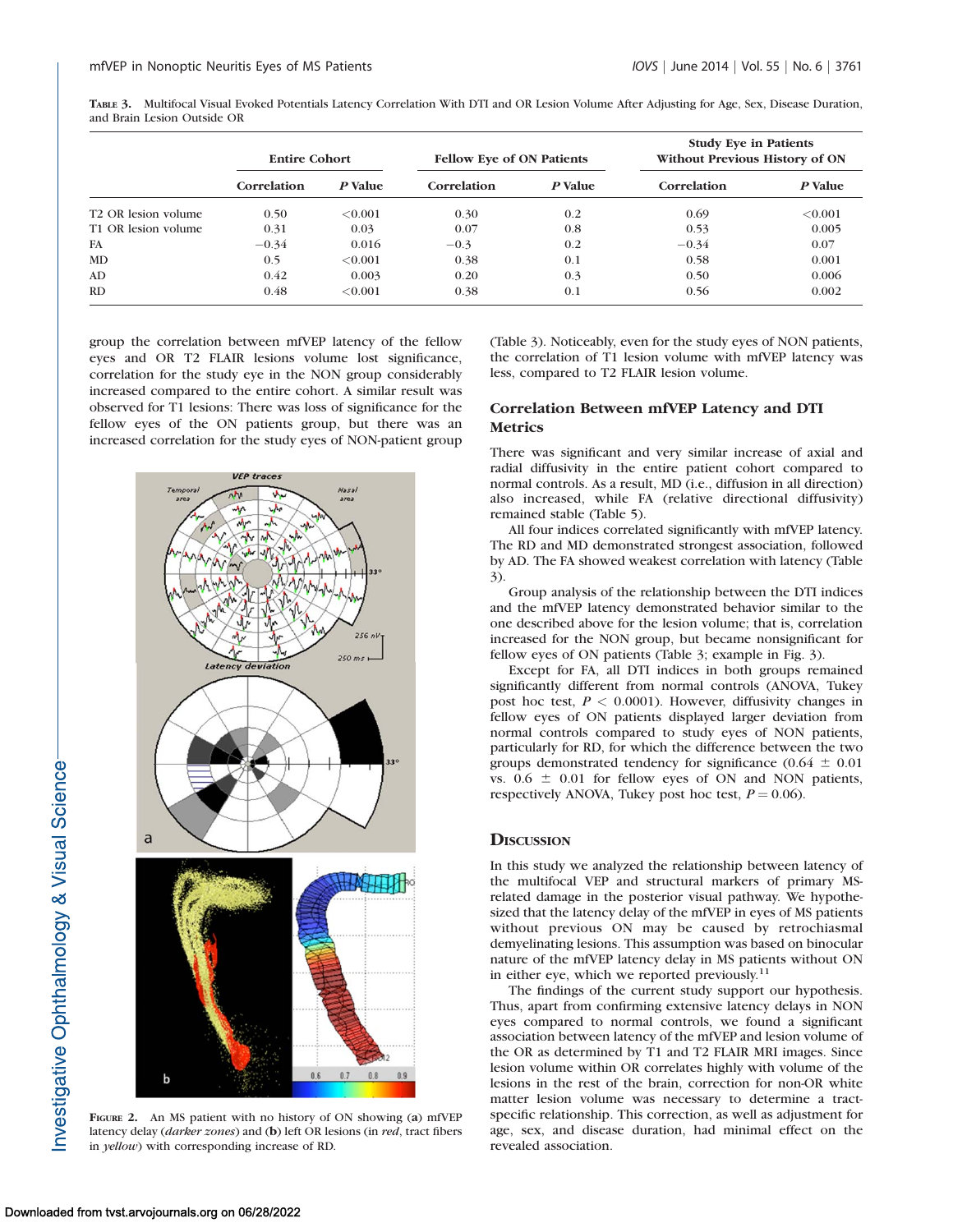TABLE 4. Demographic and Clinical Characteristics of MS Participants With and Without History of ON in Fellow Eye

|                           | No. | Age             | $F/M$ $(\%)$ | <b>Disease</b><br>Duration | Latency of<br>mfVEP | T <sub>2</sub> OR<br>Lesion<br><b>Volume</b> | <b>T2 Total</b><br><b>Lesion</b><br><b>Volume</b> | T1 OR<br><b>Lesion</b><br><b>Volume</b> | T1 Total<br>Lesion<br><b>Volume</b> |
|---------------------------|-----|-----------------|--------------|----------------------------|---------------------|----------------------------------------------|---------------------------------------------------|-----------------------------------------|-------------------------------------|
| Fellow eye of ON patients | 27  | $40.1 \pm 11.3$ | 21/6(76)     | $4.71 \pm 3.1$             | $161.6 \pm 8.2$     | 874                                          | 9327                                              | 603                                     | 6508                                |
| Study eye of NON patients | 30  | $41.3 \pm 12.4$ | 21/9(72)     | $4.66 \pm 3.0$             | $160.0 \pm 9.7$     | 653                                          | 7988                                              | 417                                     | 4853                                |
| P value                   |     | 0.7             | 0.8          | 0.9                        | 0.8                 | 0.5                                          | 0.6                                               | 0.4                                     | 0.3                                 |

TABLE 5. Diffusion Tensor Imaging Characteristics of Participants

|                    | <b>MS Patients</b> | Controls        | P Value  |
|--------------------|--------------------|-----------------|----------|
| FA                 | $0.49 \pm 0.04$    | $0.50 \pm 0.02$ | 0.16     |
| MD                 | $0.88 \pm 0.07$    | $0.82 \pm 0.03$ | < 0.0001 |
| Axial diffusivity  | $1.4 \pm 0.07$     | $1.32 \pm 0.05$ | < 0.0001 |
| Radial diffusivity | $0.62 \pm 0.07$    | $0.56 \pm 0.04$ | < 0.0001 |

Lesion volume determined on T2 FLAIR sequence was generally larger and the OR part of it demonstrated a higher degree of correlation with the mfVEP latency delay as compared to T1 lesion volume. This is probably related to the fact that, while T1 and T2 lesions have low histopathologic specificity, chronic T1-weighted lesions (''black holes'') are associated with severe tissue destruction and axonal loss, while T2 lesions are more linked to demyelination.20–22

Another novel finding of this study is the demonstration of a significant correlation between the latency of the mfVEP and OR diffusivity indices. Changes of DTI indices in the OR of MS patents have been reported previously.<sup>23,24</sup> Reich et al.<sup>23</sup>



FIGURE 3. Partial regression plots for entire study participants and subgroup analysis according to the presence or absence of previous ON in fellow eyes.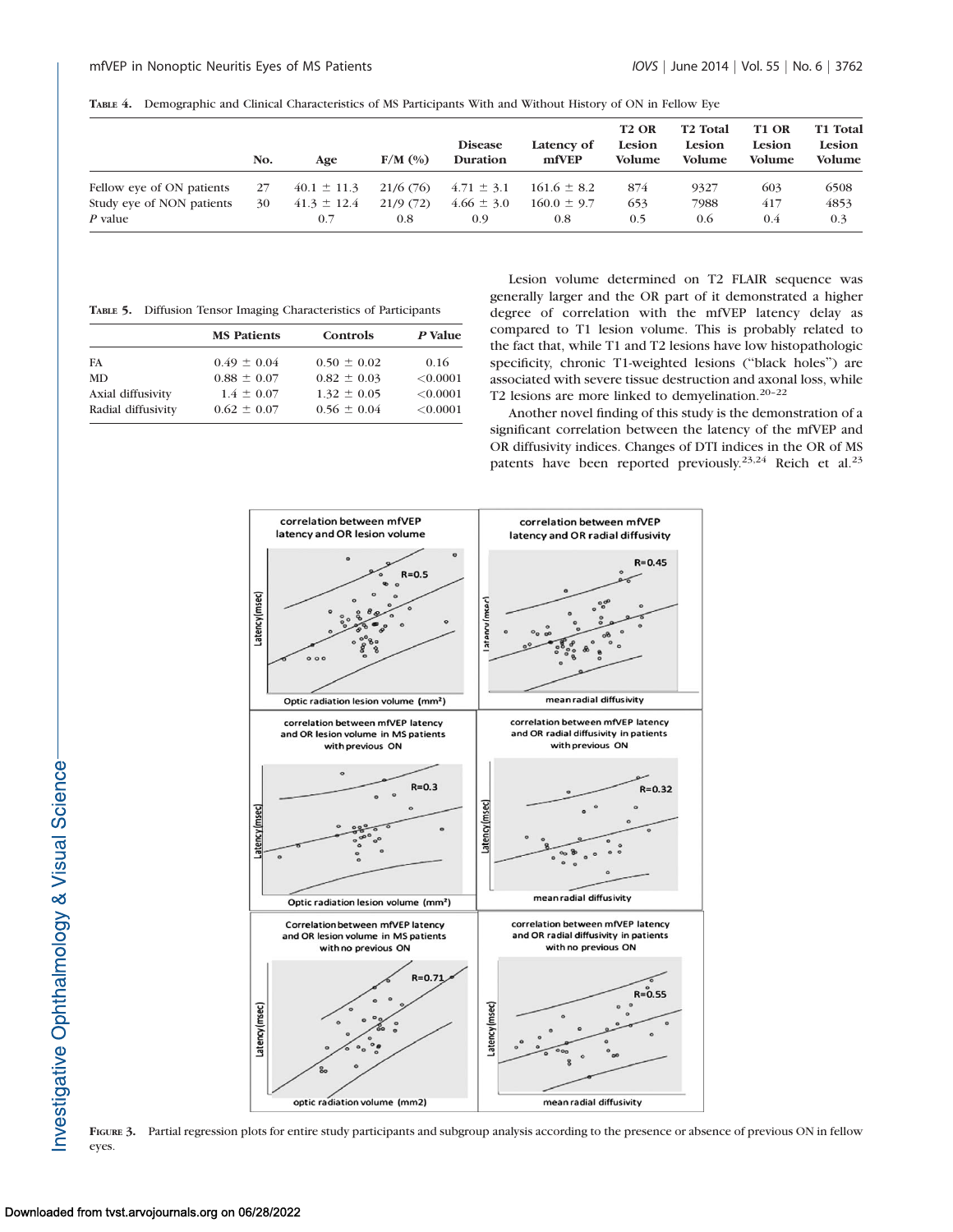demonstrated significant abnormality of all DTI indices in OR of MS patients (lower FA, and higher MD, AD, RD values). Similar alterations of OR DTI indices in MS patients were confirmed recently by Rocca et al. $24$  More importantly, both studies also demonstrated strong association of DTI changes (RD in particular) with presence of the OR lesions. Therefore, correlation between latency delay of the mfVEP and DTI indices provides another evidence linking the mfVEP delay with retrogeniculate inflammatory demyelination.

An important observation is also related to subanalysis based on the history of ON: Patients without previous ON in either eye demonstrated considerably stronger (and more significant) correlation between mfVEP latency and OR lesion load compared to the entire cohort. On the other hand, when only fellow eyes of ON patients were analyzed, the correlation between mfVEP latency and OR lesions became nonsignificant. This trend was similar for all lesional measures, including T2 and T1 lesions, and DTI indices. Since both groups have a similar demographics and disease burden, it is likely that the presence of ON may mask the relationship between mfVEP latency and OR lesions in the fellow eye. A potential chiasmal spill over of the inflammatory demyelination from the ON eye, even in a few cases, may dramatically change mfVEP latency, but would not have any effect on OR lesions. It also has been suggested that adaptive cortical mechanism may contribute to the VEP latency delay in the fellow eye of ON patients (particularly to the late VEP waves, which are measured in this study). It was proposed that the delay in cortical processing of the visual information from the unaffected eye may compensate for the slowdown of visual input from the ON eye caused by demyelination of the optic nerve.25

In addition, the negative effect of ON on posterior visual pathway, which results in significant alteration of OR diffusivity, has been demonstrated in several studies. Those changes potentially could affect the correlation between mfVEP latency and DTI metrics.23,26

There are several limitations in this study. Firstly, magnetization transfer imaging (MTI) has not been used. However, while MTI potentially may help in lesion identification, we believe that combination of T2 FLAIR and DTI-reconstructed OR allowed us to detect and measure the majority of the lesions in the posterior visual pathway.

Secondly, cortical damage, which potentially may affect OR, has not been analyzed. However, current detectability of cortical lesions (even using the most sensitive double inversion recovery sequence) is very poor. In addition, DTI has not been shown to identify cortical damage of the occipital brain.

Thirdly, a potential effect of cortical plasticity and subclinical ON on correlation between the latency of the mfVEP and lesions of the posterior visual pathway has not been investigated. In addition, severe damage to axons in some lesions may result in axonal loss and decline of mfVEP amplitude, rather than latency delay, which also may have an impact on correlation.

In conclusion, the result of this study supported our hypothesis that OR lesions are related to latency prolongation in NON eyes of MS patients. Previous ON, however, may have significant contribution to latency delay even in the fellow eye. Therefore, care should be taken to adjust for this factor if mfVEP latency is to be used as a marker of demyelination in the posterior visual pathway.

## Acknowledgments

Supported by Save Neuron grants from Novartis, Sydney Medical Foundation (Grant E34), Sydney Hospital Foundation, and King Saud University.

Disclosure: D. Alshowaeir, None; C. Yiannikas, None; R. Garrick, None; J. Parratt, None; M.H. Barnett, None; S.L. Graham, None; A. Klistorner, None

### **References**

- 1. Fahle M, Bach M. Origin of the visual evoked potentials. In: Heckenlively JR, Arden GB, eds. Principles and Practice of Clinical Electrophysiology of Vision. Cambridge, UK: The MIT Press; 2006:207–234.
- 2. Creutzfeldt O, Maekawa K, Hosli L. Forms of spontaneous and evoked postsynaptic potentials of cortical nerve cells. Prog Brain Res. 1969;31:265–273.
- 3. Halliday AM, McDonald WI, Mushin J. Delayed visual evoked response in optic neuritis. Lancet. 1972;1:982–985.
- 4. McDonald WI. Pathophysiology of conduction in central nerve fibers. In: Desmedt JE, ed. Visual Evoked Potentials in Man. Oxford, UK: Clarendon Press; 1977:427–437.
- 5. Jones SJ, Brusa A. Neurophysiological evidence for long-term repair of MS lesions: implications for axon protection. J Neurolog Sci. 2003;206:193–198.
- 6. Weinstock-Guttman B, Baier M, Stockton R, et al. Pattern reversal visual evoked potential as a measure of visual pathway pathology in multiple sclerosis. Mult Scler. 2003;9:529–534.
- 7. Pueyo V, Martin J, Fernandez J, et al. Axonal loss in the retinal fiber layer in patients with multiple sclerosis. Mult Scer. 2008; 14:609–614.
- 8. Gundogan FC, Demirkaya S, Sobaci G. Is optical coherence tomography really a new biomarker candidate in multiple sclerosis? Invest Ophthalmol Vis Sci. 2007;48:5773–5781.
- 9. Laron M, Cheng H, Xhang B, Schiffman JS, Tang RA, Frishman LJ. Assessing visual pathway function in multiple sclerosis patients with multifocal visual evoked potentials. Mult Scler. 2009;15:1431–1441.
- 10. Beck RW, Kupersmith MJ, Cleary PA, Katz B. Fellow eye abnormalities in acute unilateral optic neuritis. Ophthalmology. 1992;100:691–698.
- 11. Klistorner A, Garrick R, Barnett MH, et al. Axonal loss in nonoptic neuritis eyes of patients with multiple sclerosis linked to delayed visual evoked potential. Neurology. 2013;15:242– 245.
- 12. Dasenbrock HH, Smith SA, Ozturk A, Farrell SK, Calabresi PA, Reich DS. Diffusion tensor imaging of the optic tracts in multiple sclerosis: association with retinal thinning and visual disability. *J Neuroim*. 2011;21:e41-e49.
- 13. Rosenblatt MA, Behrens MM, Zweifach PH, et al. Magnetic resonance imaging of optic tract involvement in multiple sclerosis. Am J Ophthalmol. 1987;104:74–79.
- 14. Sorensen TL, Frederiksen JL, Bronnum-Hansen H, Petersen HC. Optic neuritis as onset manifestation of multiple sclerosis. Neurology. 1999;53:473–478.
- 15. Hornabrook RS, Miller D, Newton MR, et al. Frequent involvement of optic radiation in patients with acute isolated optic neuritis. Neurology. 1992;42:77–79.
- 16. Jenkins T, Ciccarelli O, Toosy A, et al. Dissecting structurefunction interactions in acute optic neuritis to investigate neuroplasticity. Hum Brain Map. 2010;31:276–286.
- 17. Naismith RT, Xu J, Tutlam NT, et al. Increased diffusivity in acute multiple sclerosis lesions predicts risk of black hole. Neurology. 2010;74:1694–1701.
- 18. Klistorner A, Arvind H, Nguyen T, et al. Axonal loss and myelin in early ON loss in postacute optic neuritis. Ann Neurol. 2008; 64:325–331.
- 19. Sherbondy AJ, Dougherty RF, Napel S, Wandell BA. Identifying the human optic radiation using diffusion imaging and fiber tractography. J Vision. 2008;8:1–11.